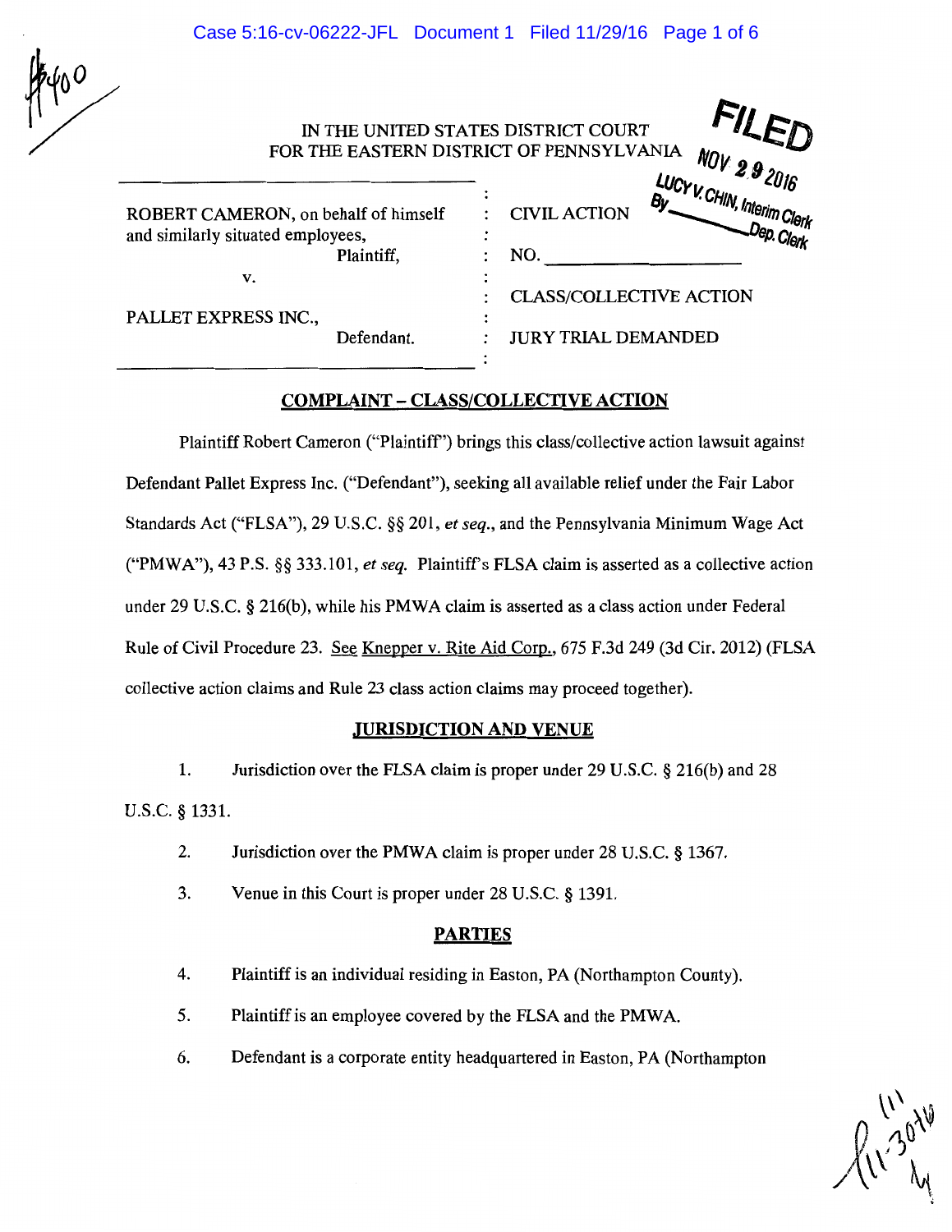County).

7. Defendant employs individuals, including Plaintiff, engaged in commerce or in the production of goods for commerce and/or handling, selling, or otherwise working on goods or materials that have been moved in or produced in commerce by any person.

8. Defendant is an employer covered by the FLSA and PMWA.

#### **FACTS**

9. Defendant is in the business of manufacturing, reconditioning, and recycling pallets. It operates plants in Easton and Nazareth, PA

10. During the three-year time period relevant to this lawsuit, Defendant has employed at its plants over 50 individuals who: (i) are paid on an hourly basis; (ii) do not receive overtime premium compensation for hours worked over 40 per week; and (iii) neither drive commercial motor vehicles on the public highways nor work on such vehicles as mechanics. Plaintiff was so employed during the relevant time period, working in hourly positions such as yard jockey, saw room supervisor, and sorting supervisor.

**11.** Defendant most recently paid Plaintiff an hourly wage of \$17.00.

12. Plaintiff, like other employees identified in paragraph 10, often worked over 40 hours per week.

13. Plaintiff, like other employees identified in paragraph 10, did not receive overtime premium compensation calculated at 150% of his regular pay rate for all hours worked over 40 per week. Instead, Plaintiff, like other employees identified in paragraph 10, was merely paid at his straight-time pay rate for such overtime hours.

14. As just one of many examples, Plaintiff was credited with working 50.5 hours during the week ending May 28, 2016. During this week, Defendant did not pay Plaintiff any

2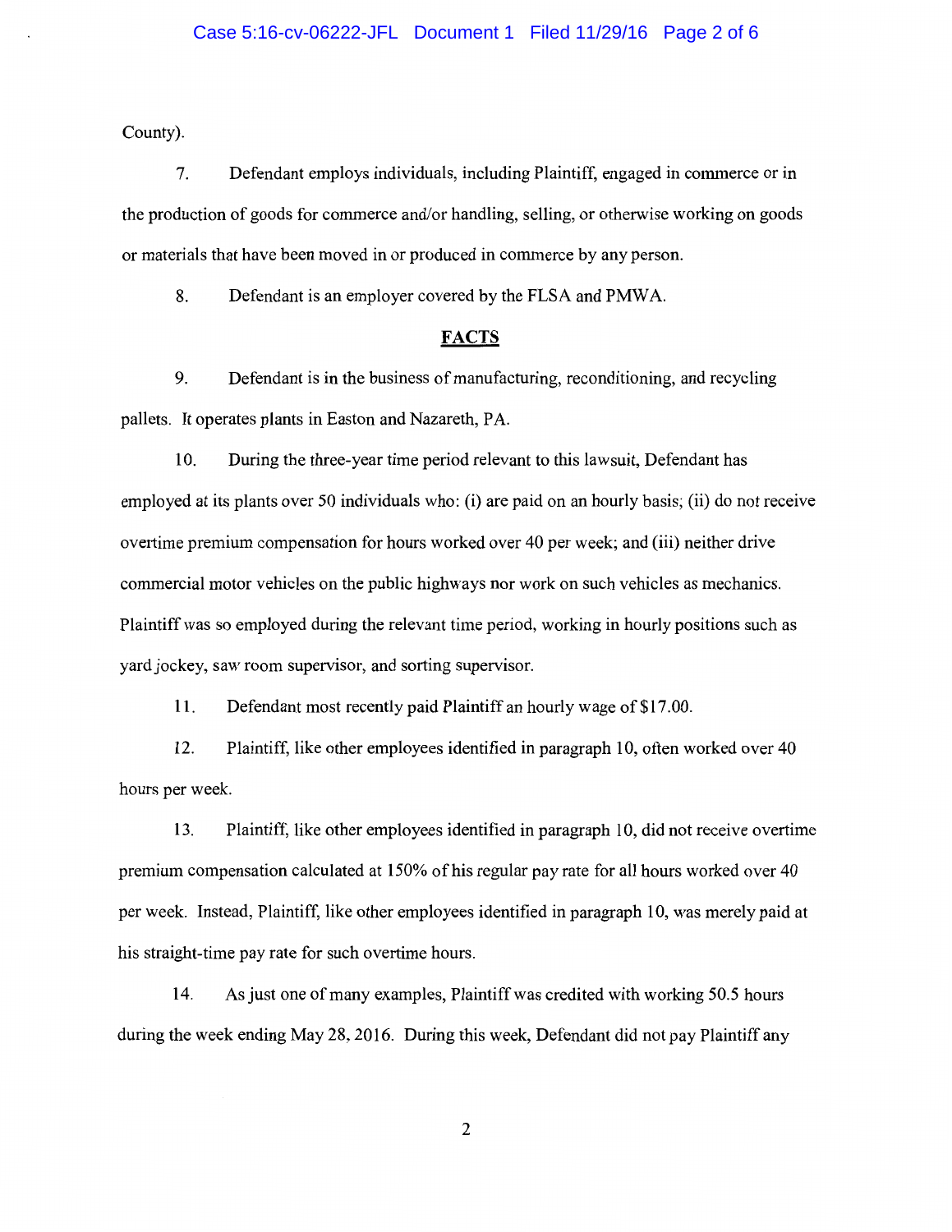overtime premium compensation for his 10.5 overtime hours. Instead, Defendant paid Plaintiff at his straight-time rate of \$17.00/hour for all 50.5 hours.

15. Defendant's failure to pay overtime premium compensation to Plaintiff and other employees identified in paragraph 10 has been undertaken willfully and with reckless disregard of clearly applicable FLSA provisions.

#### **CLASS/COLLECTIVE ACTION ALLEGATIONS**

16. Plaintiff brings his FLSA claim as a collective action pursuant to 29 U.S.C. §216(b) and brings his PMWA claim as a class action pursuant to Federal Rule of Civil Procedure 23. He sues on behalf of all individual who, during *any* week within the past three years: (i) have been employed at one of Defendant's pallet plants in positions requiring neither the driving of commercial motor vehicles on the public highways nor working on such vehicles as mechanics; (ii) have been paid on an hourly basis; and (iii) have not received overtime premium compensation for hours worked over 40 per week.

17. Plaintiffs FLSA claim should proceed as a collective action because Plaintiff and other putative collective members, having worked pursuant to the common compensation policies described herein, are "similarly situated" as that term is defined in 29 U.S.C.  $\S 216(b)$ and the associated decisional law.

18. Class action treatment of Plaintiffs PMW A claim is appropriate because, as alleged below, all of Federal Rule of Civil Procedure 23's class action requisites are satisfied.

19. The class, upon information and belief, includes over 50 individuals, all of whom are readily ascertainable based on Defendant's payroll records and are so numerous thatjoinder of all class members is impracticable.

20. Plaintiff is a class member, his claims are typical of the claims of other class

3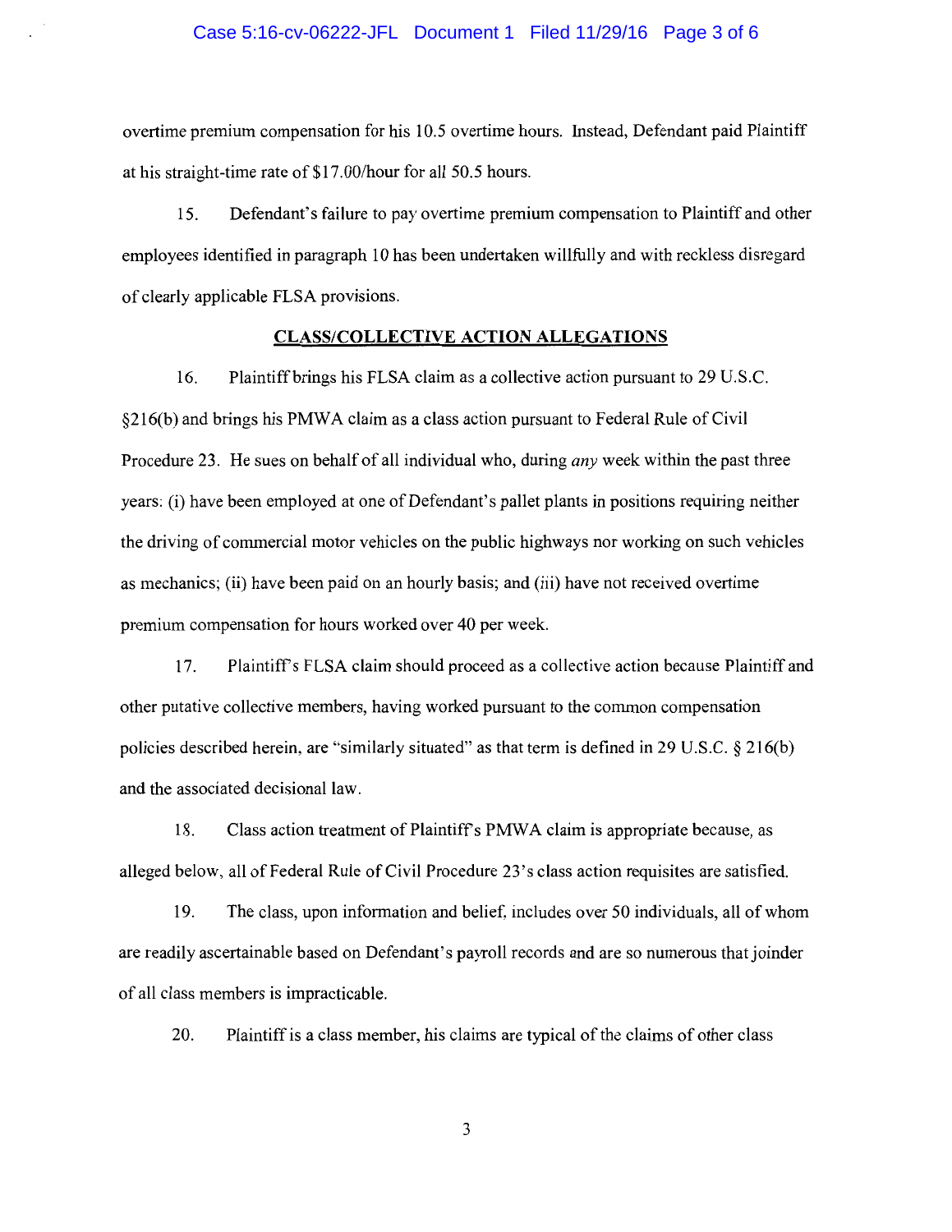#### Case 5:16-cv-06222-JFL Document 1 Filed 11/29/16 Page 4 of 6

members, and he has no interests that are antagonistic to or in conflict with the interests of other class members.

21. Plaintiff and his lawyers will fairly and adequately represent the class members and their interests.

22. Questions of law and fact are common to all class members, because, *inter alia,*  this action concerns Defendant's common compensation policies, as described herein. The legality of these policies will be determined through the application of generally applicable legal principles to common facts.

23. Class certification is appropriate under Federal Rule of Civil Procedure 23(b)(3) because common questions of law and fact predominate over questions affecting only individual class members and because a class action is superior to other available methods for the fair and efficient adjudication of this litigation.

### **COUNT I (Alleging FLSA Violations)**

24. All previous paragraphs are incorporated as though fully set forth herein.

25. The FLSA requires that employees receive overtime premium compensation "not less than one and one-half times" their regular pay rate for hours worked over 40 per week. *See*  29 U.S.C. § 207(a)(l).

26. Defendant violated the FLSA by failing to pay Plaintiff and the FLSA collective overtime premium compensation for all hours worked over 40 per week.

27. In violating the FLSA, Defendant acted willfully and with reckless disregard of clearly applicable FLSA provisions and, as such, willfully violated the FLSA.

4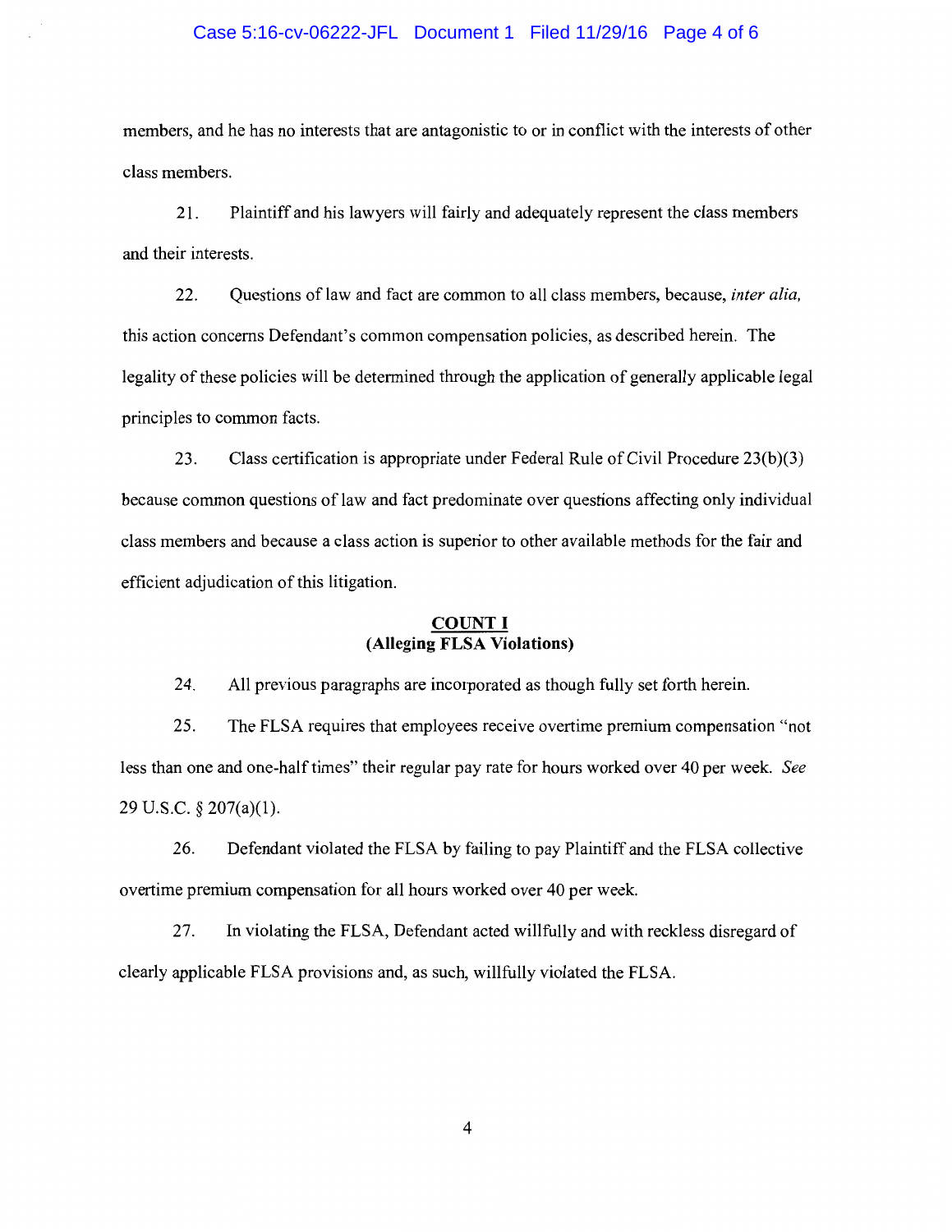# **COUNT II (Alleging PMWA Violations)**

28. All previous paragraphs are incorporated as though fully set forth herein.

29. The PMWA requires that employees receive overtime premium compensation

"not less than one and one-half times" the employee's regular pay rate for hours worked over 40 per week. *See* 43 P.S. § 333.104(c).

30. Defendant violated the PMW A by failing to pay Plaintiff and the Rule 23 class

members overtime premium compensation for all hours worked over 40 per week.

## **JURY DEMAND**

Plaintiff demands a jury trial as to all claims so triable.

# **PRAYER FOR RELIEF**

**WHEREFORE,** Plaintiff, on behalf of himself and other members of the

class/collective, seeks the following relief:

- A. Unpaid overtime wages and prejudgment interest;
- B. Liquidated damages to the fullest extent permitted under the FLSA;
- C. Litigation costs, expenses, and attorneys' fees; and
- D. Such other and further relief as the Court deems just and proper.

Date: November 25, 2016 Respectfully,

Gh **l)Jle** 

Peter Winebrake R. Andrew Santillo Mark J. Gottesfeld Winebrake & Santillo, LLC 715 Twining Road, Suite 211 Dresher, PA 19025 (215) 884-2491

*Plaintiffs' Counsel*